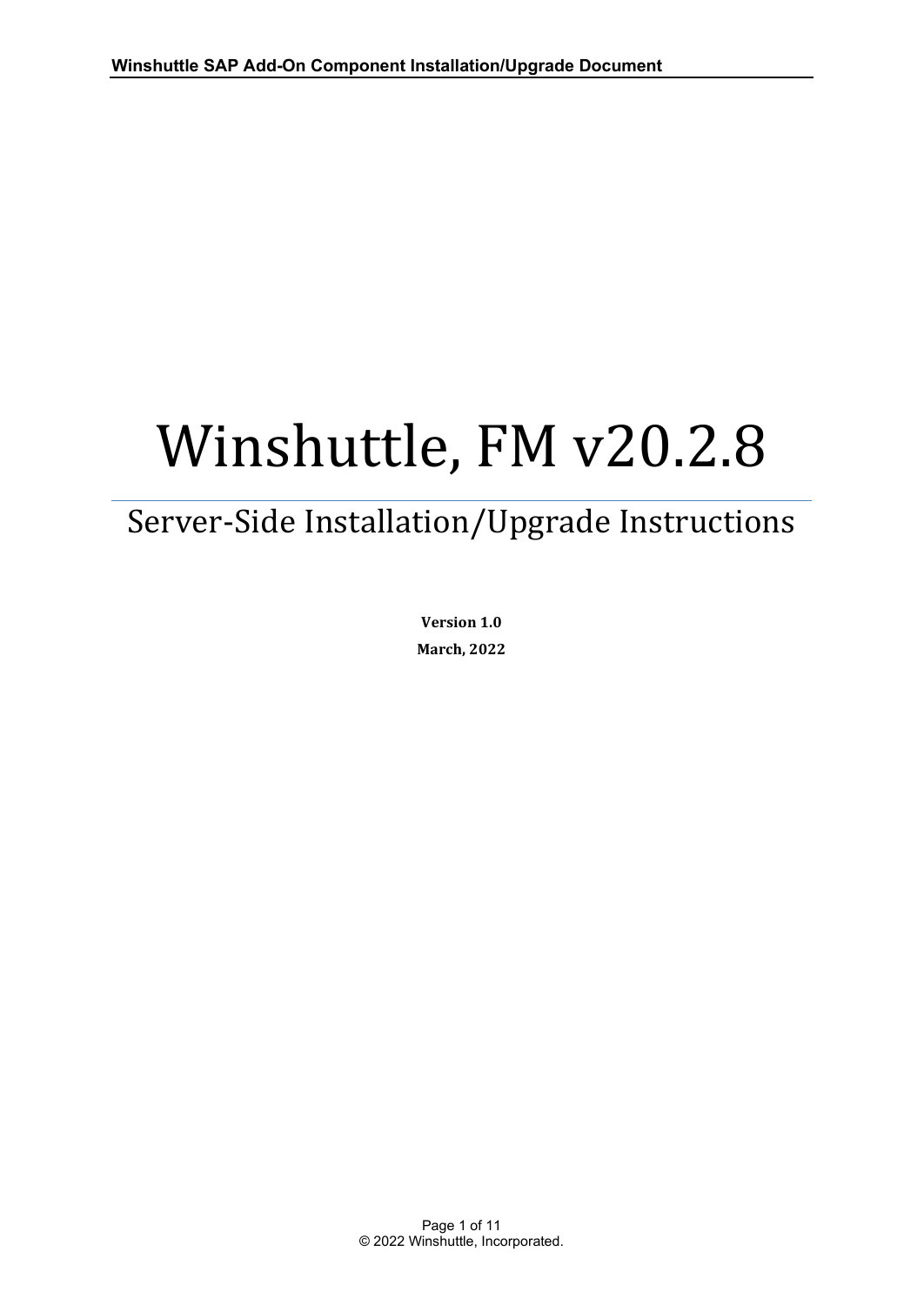# **Table of Contents**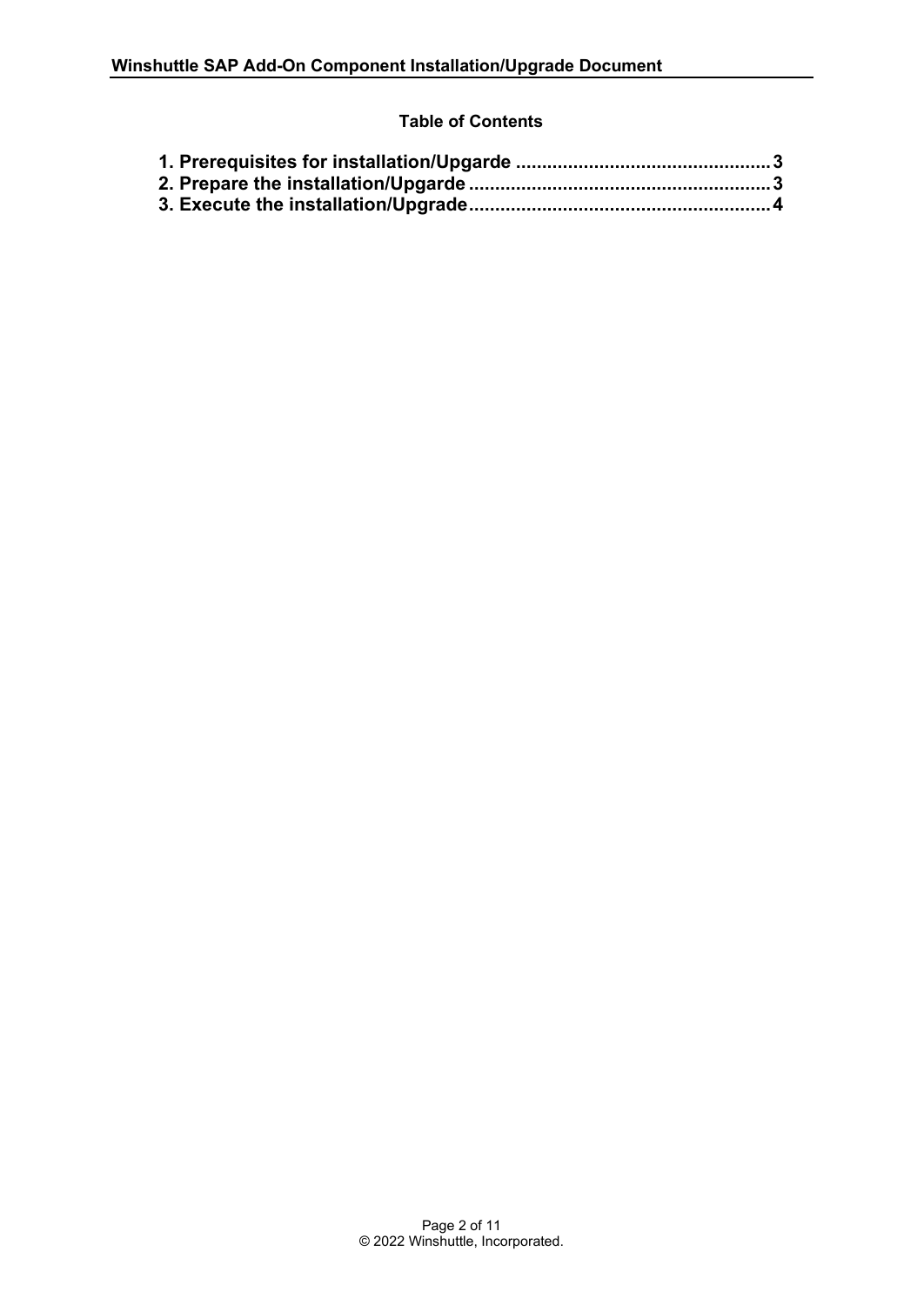#### <span id="page-2-0"></span>**1. Prerequisites for Installation**

This document is for Installation/Upgrade of WFM (Winshuttle Function Module) v20.2.8 *To be used by customers to Install/Upgrade FM side functionality v20.2.8 for Studio (comprising of Transaction, Query, Runner, Direct)* 

*Ensure that any old Transaction FM v10.5 or lower is removed – refer folder ../ RemoveOldTransactionFMs/* 

*Ensure that the system does not have any prior version of Query (WINSHTLQ component) server side - if WINSHTLQ exists, then please use the document in the "Upgrade" folder to implement FM side functionality v20.2.8 for Studio (comprising of Transaction, Query, Runner, Direct)*

- 1. Ensure that you import the current SPAM/SAINT update (version 0053 or later for SAP NetWeaver 2004s). To confirm the version, compare the short text of the last imported SPAM/SAINT update (SAPKD\*) with the short text of the SPAM/SAINT update in the SAP Service Marketplace. If the SAP Service Marketplace contains a more current version, import the new SPAM/SAINT update. For more information, see Note [19466.](https://launchpad.support.sap.com/#/notes/19466)
- 2. The transport tool tp has at least Version 380.07.22 and You use a kernel with at least Release 7.20. The transport tool R3trans has at least the version from AUG/06/2013.
- 3. Ensure that your system has 5MB available in the transport directory.

#### <span id="page-2-1"></span>**2. Prepare the installation/Upgrade**

#### **To load the package with the add-on installation tool from the application server**

- 1. Log on as user: <sid>adm to UNIX <SID>OFR to AS/400 (IBM eServer iSeries) <SID>adm to Windows NT
- 2. Change to the transport directory of your SAP System. The transport directory also appears under the name Transaction AL11 under DIR TRANS.
- 3. Change to the EPS directory, and then change to the "in" directory.
- 4. Extract SAR Files given In WNCNNxIU.SAR Format (where **'NNx'** represent the Winshuttle Function Module Version, with '**NN**' being 2-digit number and **'x'** being an Alphabet) with latest version of SAPCAR tool, it extracts into a < >.PAT file. Copy the <>.PAT file to the "in" directory.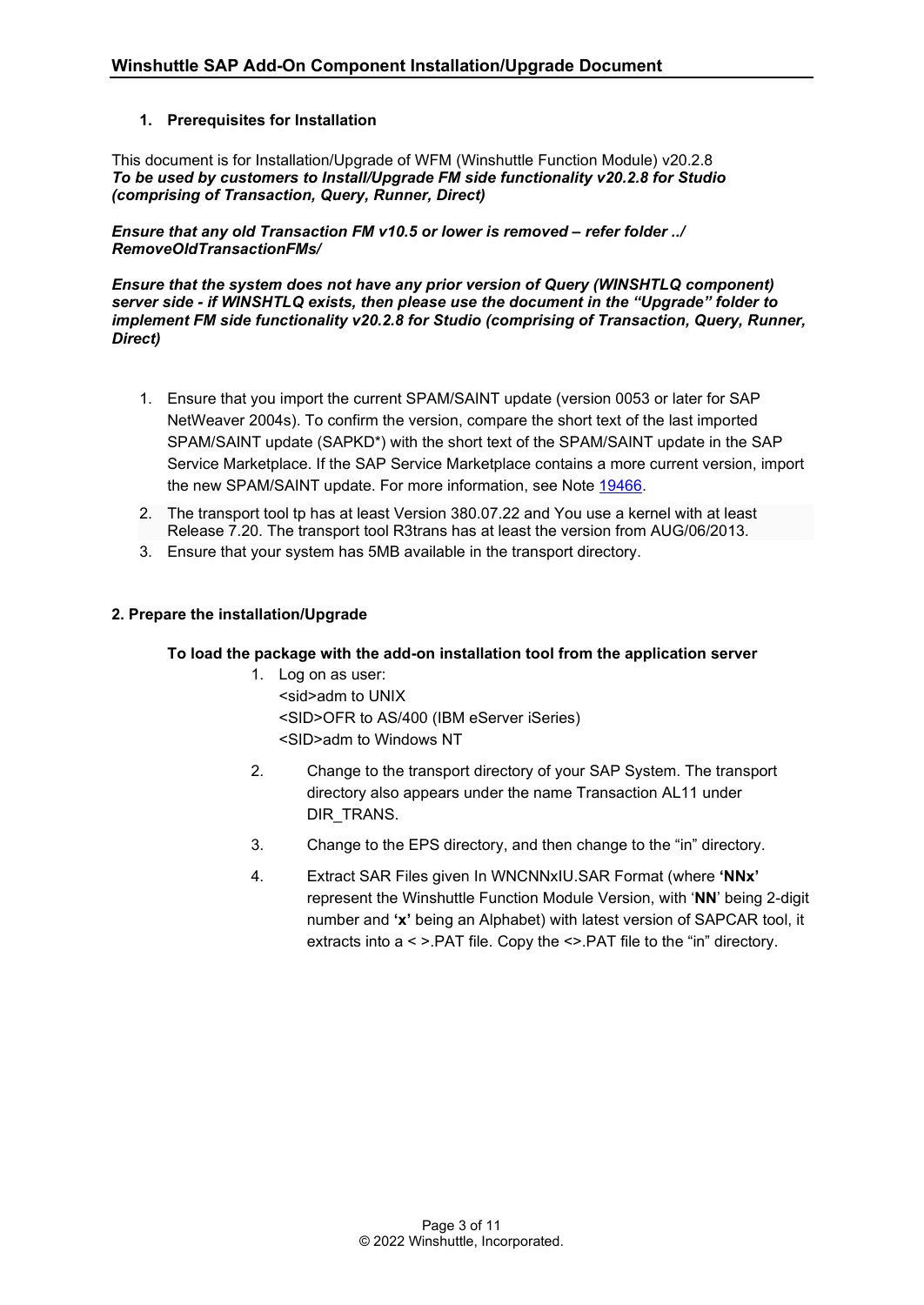| <b>WNCNNxIU.SAR version</b> | <b>SAP System Version</b>    |
|-----------------------------|------------------------------|
| WNC11DIU.SAR                | ERP6-70x-731 or ERP6-740-750 |
| WNC71DIU.SAR                | ERP6-730                     |
| WNC41DIU.SAR                | ERP6-710-711                 |
| WNC91DIU.SAR                | NW(APO)-70x-731-740-750      |
| WNC75DIU.SAR                | S4 HANA-1610-751             |
| WNC76DIU.SAR                | S4 HANA-1709-752             |
| WNC77DIU.SAR                | S4 HANA-1809-753             |
| WNC96DIU.SAR                | NW 740-750-751-752-753       |
| WNC78DIU.SAR                | S4 HANA-1909-754             |
| WNC82CIU.SAR                | S4 HANA-2020-755             |
| WNC83BIU.SAR                | S4 HANA-2021-756             |

#### **Reference Table for Released Winshuttle SAR File Number for Respective SAP System**

#### **To load the package directly from front-end**

Ensure that you have the latest version of the SAPCAR tool available in the sap server.

#### <span id="page-3-0"></span>**3. Execute the installation/Upgrade**

1. Log on to your SAP System in client 000 as a user with SAP\_ALL-authorization. Do NOT use user SAP\* or DDIC.

To start the installation/Upgrade, call the add-on installation tool transaction code SAINT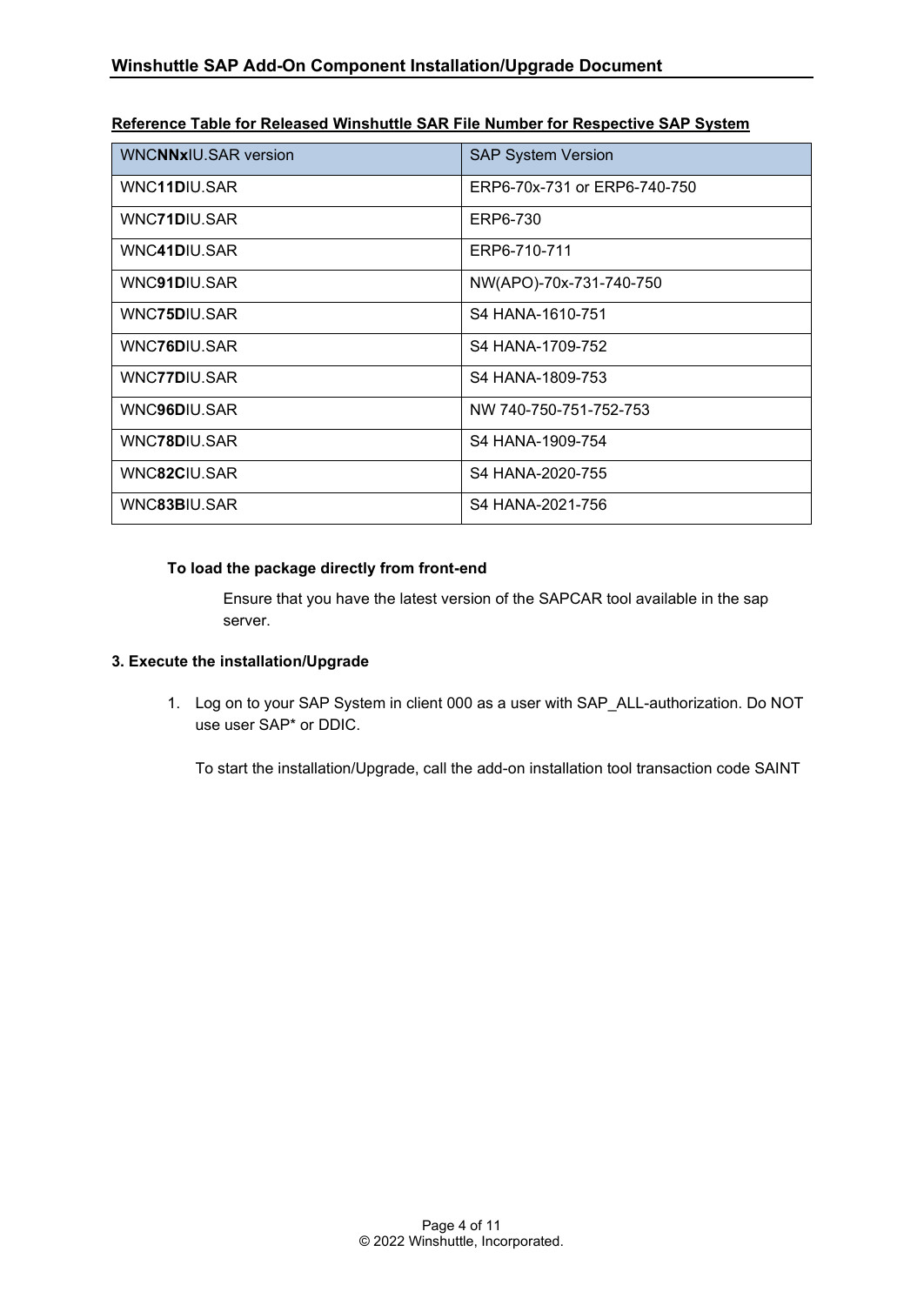| Ø<br>$\mathbf{H}$<br>GIRT |         |       |                                                                        |                 |
|---------------------------|---------|-------|------------------------------------------------------------------------|-----------------|
|                           |         |       | Add-On Installation Tool : Installed Add-ons                           |                 |
|                           |         |       | Add-ons and Preconfigured Systems installed in the system              |                 |
| Add-on/PCS                | Release | Level | <b>Description</b>                                                     | Import cl       |
| <b>EA-APPL</b>            | 600     | 0011  | SAP Enterprise Extension PLM, SCM, Finan                               | $00^{\circ}$    |
| <b>EA-DFPS</b>            | 600     | 0011  | SAP Enterprise Extension Defense Forces                                | $00^{-7}$       |
| <b>FA-FINSFRV</b>         | 600     | 0011  | SAP Enterprise Extension Financial Servi                               | 00              |
| <b>FA-GLTRADE</b>         | 600     | 0011  | SAP Enterprise Extension Global Trade                                  | 00 <sub>0</sub> |
| EA-HR                     | 600     | 0022  | SAP Enterprise Extension HR                                            | 00              |
| EA-IPPE                   | 400     | 0011  | <b>SAP IPPE</b>                                                        | 00              |
| EA-PS                     | 600     | 0011  | SAP Enterprise Extension Public Services                               | 00              |
| <b>EA-RETAIL</b>          | 600     | 0011  | SAP Enterprise Extension Retail                                        | $00 =$          |
| ECC-DIMP                  | 600     | 0011  | <b>DIMP</b>                                                            | $00 =$          |
|                           |         |       | aa.<br>٠                                                               | ∢<br>Þ          |
| Status/Remarks<br>ı       |         |       | The overview shows you the installed Add-ons and Preconfigured systems |                 |

#### In SAINT from Menu

Installation Package > Load Packages > Front End

Upload file WNCNNxIU.SAR Decompress to < >.PAT file

# After upload and decompress.

| Status/Remarks                                                         |             |
|------------------------------------------------------------------------|-------------|
| The overview shows you the installed Add-ons and Preconfigured systems |             |
| - Choose [START] to start an installation or an upgrade                |             |
|                                                                        |             |
|                                                                        |             |
|                                                                        |             |
|                                                                        |             |
| 6<br>Ы<br><b>Back</b><br><b>Start</b>                                  | ×<br>Cancel |

Click **Start**.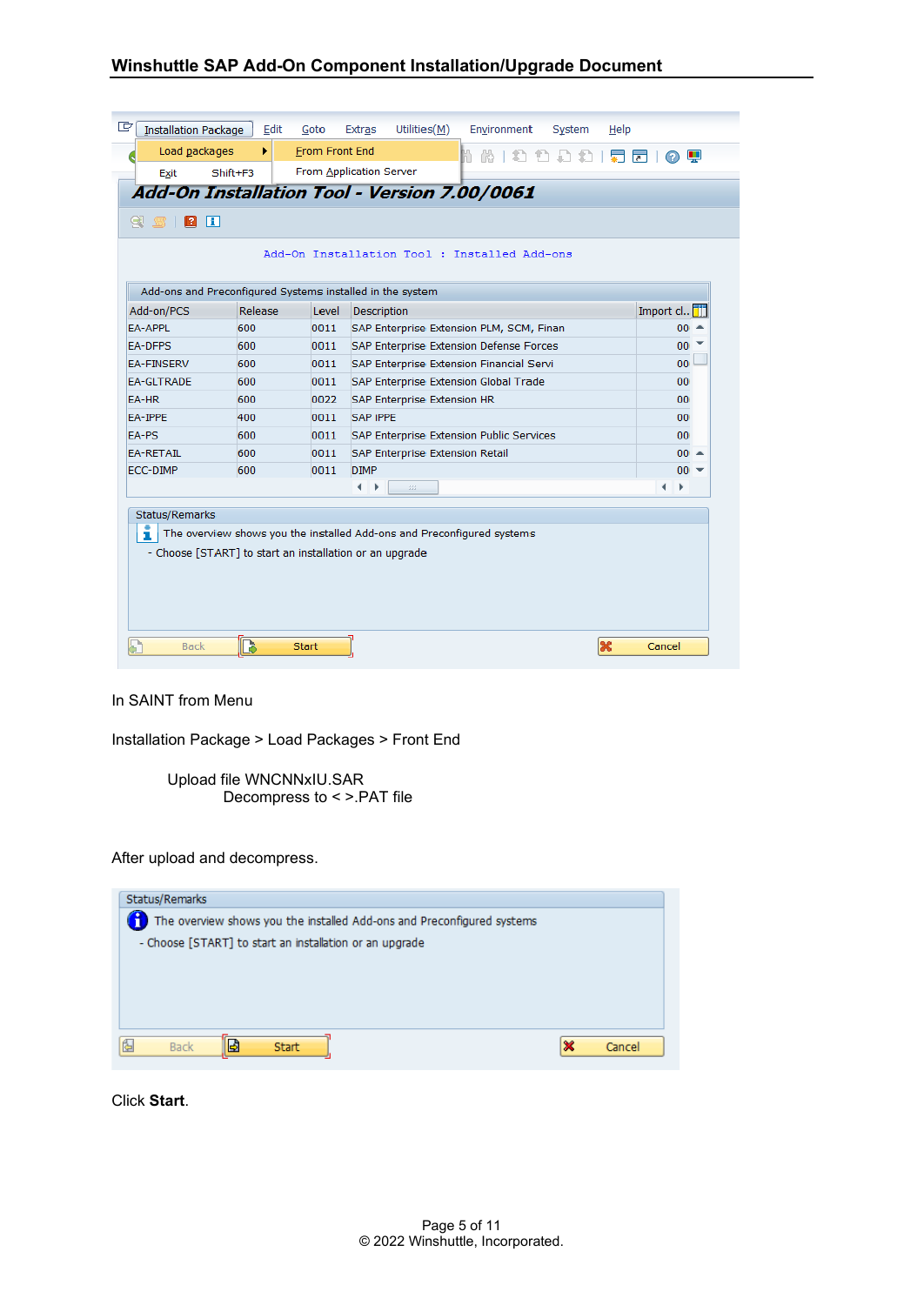| Add-On                | Installable Add-on packages for your system<br>Release | <b>Description</b>                                                      | Package type  |
|-----------------------|--------------------------------------------------------|-------------------------------------------------------------------------|---------------|
| <b>WINSHTLO</b>       | <b>NN<sub>x</sub></b>                                  | WinshuttleFM Vx                                                         | Installation  |
|                       |                                                        |                                                                         |               |
|                       |                                                        |                                                                         |               |
|                       |                                                        |                                                                         |               |
|                       |                                                        |                                                                         |               |
|                       |                                                        |                                                                         |               |
|                       |                                                        | $\leftarrow$                                                            | $\rightarrow$ |
| <b>Status/Remarks</b> |                                                        |                                                                         |               |
|                       |                                                        | Select one or several packages from the installable Add-on packages     |               |
|                       |                                                        | - Choose [CONTINUE] to start the calculation of the installation queue  |               |
|                       |                                                        | - Choose [BACK] to go back to the overview of the installed Add-ons     |               |
|                       |                                                        | - Choose [LOAD] to load additional packages from the application server |               |

# **Vx = 20.2.8**

Select the **Add-on** and click **Continue**.

| Software Comp.   | Target Support Package                                                          | Level | Calculated Package   | Level |
|------------------|---------------------------------------------------------------------------------|-------|----------------------|-------|
| <b>WINSHTLQ</b>  |                                                                                 |       | SAPK-NNxCOINWINSHTLO | 0000  |
| <b>SAP BASIS</b> |                                                                                 |       |                      |       |
| SAP ABA          |                                                                                 |       |                      |       |
| PI BASIS         |                                                                                 |       |                      |       |
| ST-PT            |                                                                                 |       |                      |       |
| SAP BW           |                                                                                 |       |                      |       |
| SAP AP           |                                                                                 |       |                      |       |
| SAP APPL         |                                                                                 |       |                      |       |
| Status/Remarks   | You can extend the installation queue with further Support Packages             |       |                      |       |
|                  | - Choose the required target Support Package for each component                 |       |                      |       |
|                  | - Choose [CONTINUE] to start the calculation of the extended installation queue |       |                      |       |
|                  | - Choose [BACK] to go back to the Add-on selection                              |       |                      |       |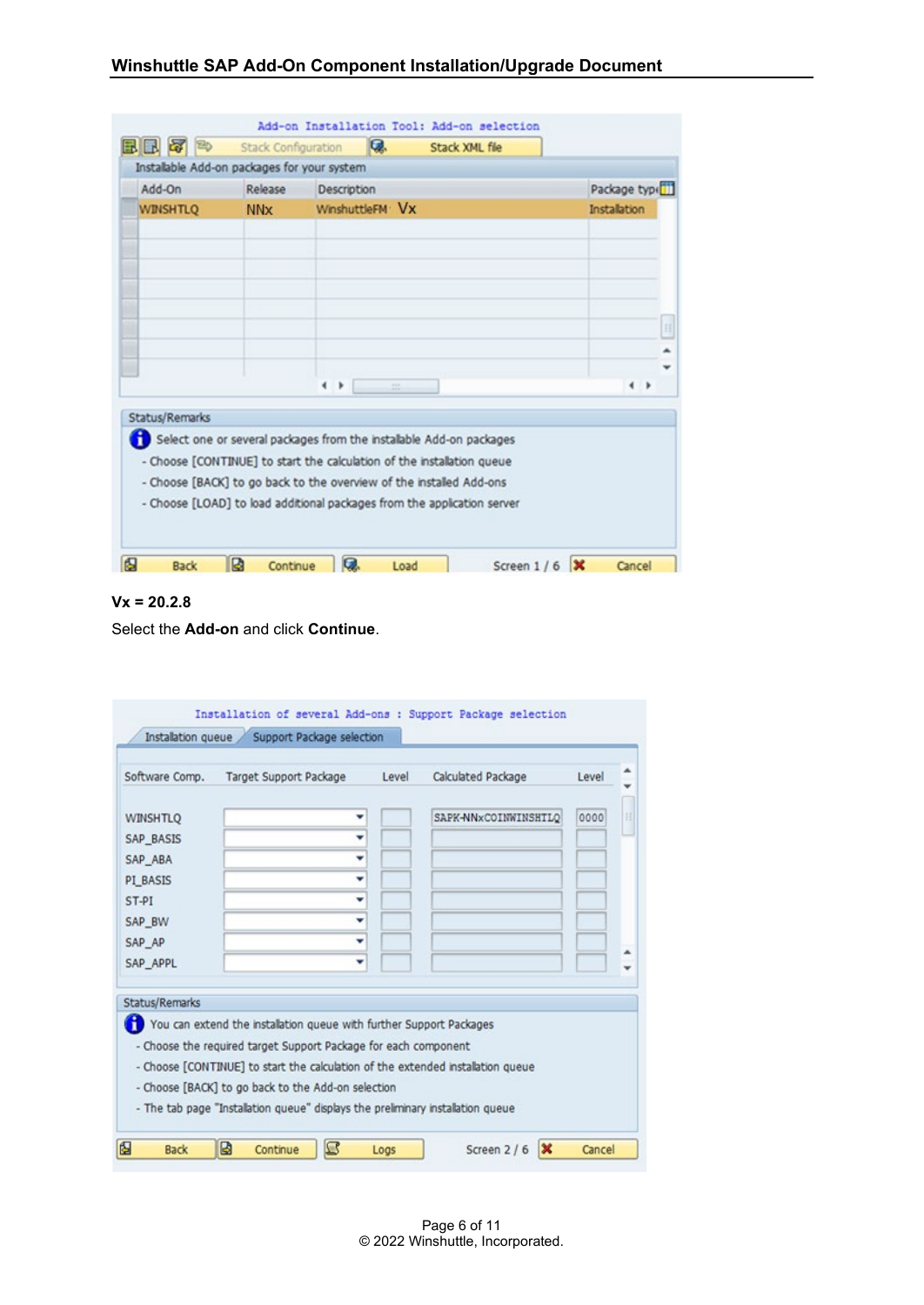Click **Continue**.

| Installation queue                | Software Components   |                        |                       |                             |
|-----------------------------------|-----------------------|------------------------|-----------------------|-----------------------------|
| OCS packages for import           |                       |                        |                       |                             |
| OCS Package                       | Package type          | Software Compo Release |                       | Short descric <sup>11</sup> |
| SAPK-NNxCOINWINSHTLQ Installation |                       | <b>WINSHTLQ</b>        | <b>NN<sub>x</sub></b> | WinshuttleFlv               |
|                                   |                       |                        |                       |                             |
|                                   |                       |                        |                       | ▲                           |
|                                   | $\leftarrow$<br>$-22$ |                        |                       | $\leftarrow$                |
|                                   |                       |                        |                       |                             |
| Status/Remarks                    |                       |                        |                       |                             |

Click **Continue**.

|   | E Add Modification Adjustment Transports to the Queue                  |  |
|---|------------------------------------------------------------------------|--|
| W | Do you want to add Modification Adjustment Transports to<br>the queue? |  |
|   | Info<br><b>No</b><br>Yes                                               |  |

If this window appears, this component has an independent and unique namespace assigned by SAP. Click **No**.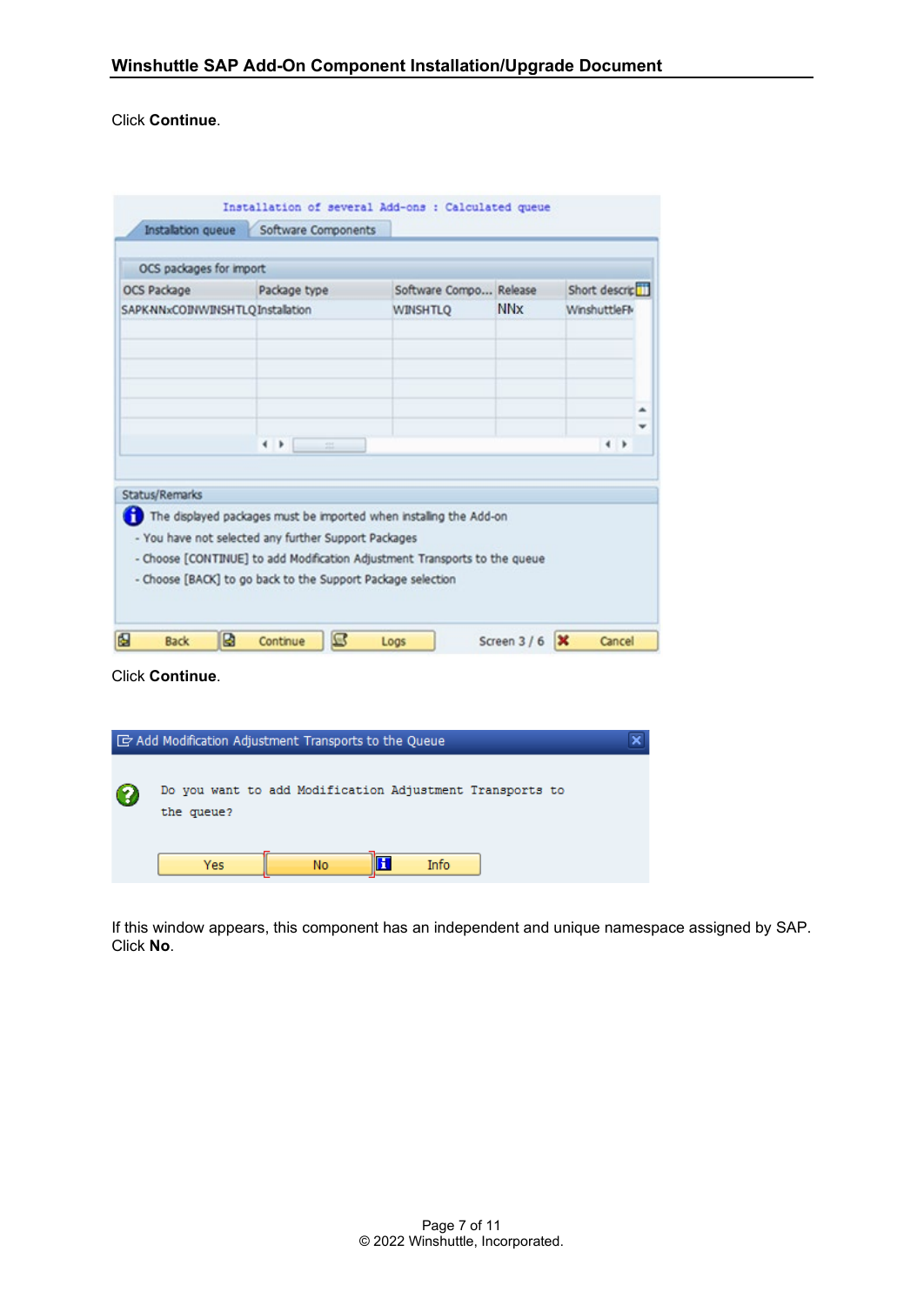|                         | The Add-On WINSHTLQ rel. NNx is being installed.                                                                        |
|-------------------------|-------------------------------------------------------------------------------------------------------------------------|
|                         | To avoid already known problems, read SAP Note 822380 "Known Problems<br>with Add-On Inst/Upgr in SAP NW 7.0x AS ABAP". |
| the individual modules: | The installation queue is imported using the following start options for                                                |
| Preparation:            | Start in dialog                                                                                                         |
| Import 1:               | $\Rightarrow$ Continue in dialog                                                                                        |
| Import 2:               | $\Rightarrow$ Continue in dialog                                                                                        |
| Clean Up:               | $\Rightarrow$ Continue in dialog                                                                                        |
|                         |                                                                                                                         |
|                         |                                                                                                                         |

Click **Start options**.

|                              | [cv] SAINT: Start options for the queue                             |  |
|------------------------------|---------------------------------------------------------------------|--|
|                              | Chosen start options for the import modules                         |  |
| Preparation:                 | V Start in background                                               |  |
| Import 1:                    | → Continue in background                                            |  |
| Import 2:                    | $\Rightarrow$ Continue in background                                |  |
| Clean Up:                    | ← Continue in background                                            |  |
| Preparation<br>Start options | Import 1<br>Clean Up<br>Import 2                                    |  |
| Start in background later    | Start in dialog immediately<br>┑<br>Start in background immediately |  |
| Planned start                | ⊕<br>啯                                                              |  |
| No start after               | ⊕<br>啯                                                              |  |
|                              |                                                                     |  |
|                              |                                                                     |  |
|                              |                                                                     |  |
|                              |                                                                     |  |

Select **Start in background immediately** and click the **Green Tick Mark** to continue.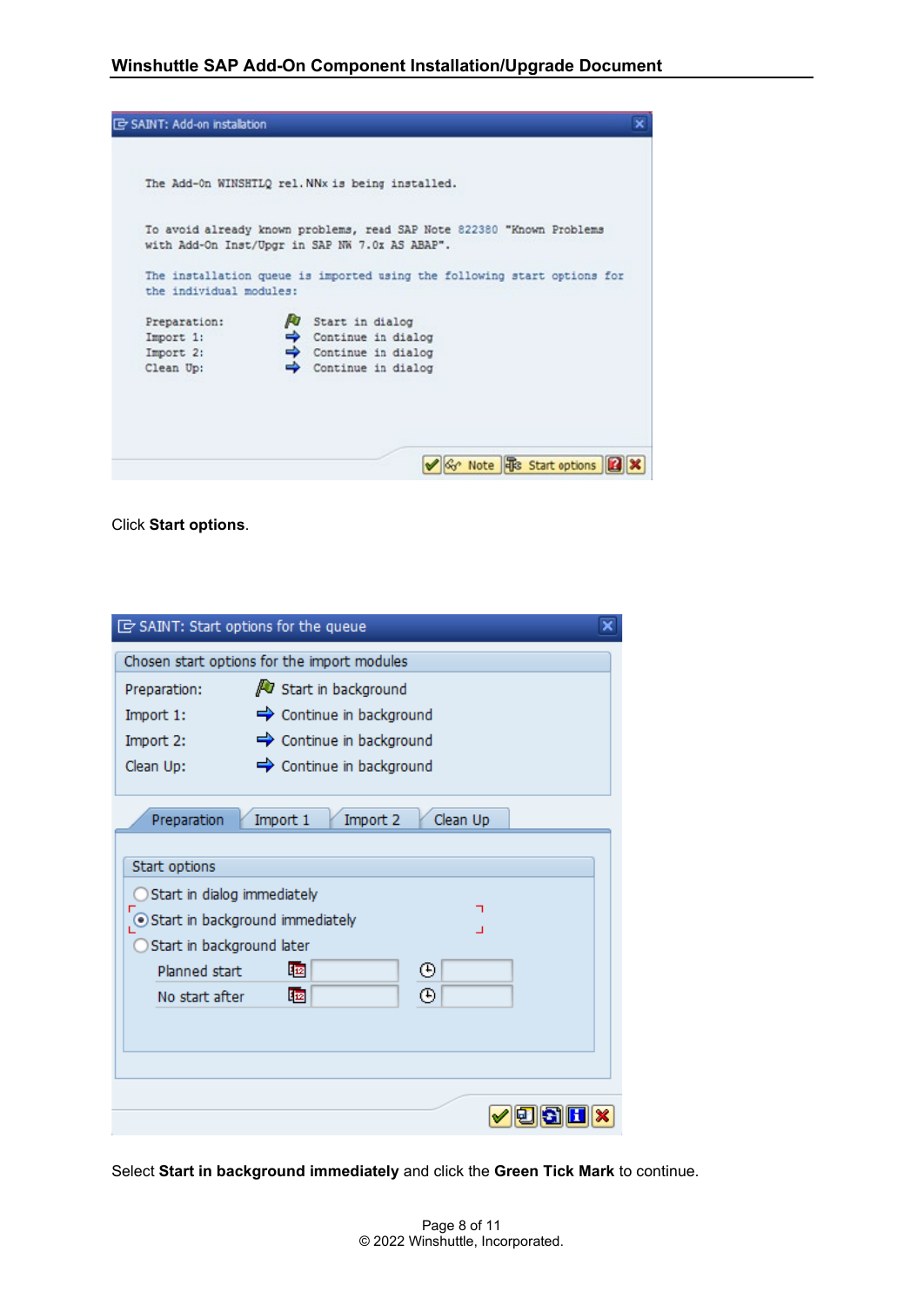|                         | The Add-On WINSHTLQ rel.NNx is being installed.                                                                         |
|-------------------------|-------------------------------------------------------------------------------------------------------------------------|
|                         |                                                                                                                         |
|                         | To avoid already known problems, read SAP Note 822380 "Known Problems<br>with Add-On Inst/Upgr in SAP NW 7.0x AS ABAP". |
|                         |                                                                                                                         |
|                         | The installation queue is imported using the following start options for                                                |
| the individual modules: |                                                                                                                         |
| Preparation:            | Start in background                                                                                                     |
| Import 1:               | Continue in background                                                                                                  |
| Import 2:               | $\Rightarrow$ Continue in background                                                                                    |
| Clean Up:               | $\Rightarrow$ Continue in background                                                                                    |
|                         |                                                                                                                         |
|                         |                                                                                                                         |

Click **Import** (Green Tick mark) to continue**.**

| <b>Open data extraction requests</b>                                     |
|--------------------------------------------------------------------------|
| BJ Skip     DCust. Cockpit                                               |
|                                                                          |
| Phase CHECK REQUIREMENTS: Explanation of Errors                          |
| Open Data Extraction Requests                                            |
| The system has found a number of open data extraction requests. These    |
| should be processed before starting the object import process, as        |
| changes to DDIC structures could prevent data extraction requests from   |
| being read after the import, thus causing them to terminate. You can     |
| find more information about this problem in the SAP Notes 1081287,       |
| 1083709 and 328181.                                                      |
| Call the Customizing Cockpit data extraction transaction and process all |
| open extraction requests.                                                |

If this window appears, the add-on has independent unique namespace. Click **Skip**.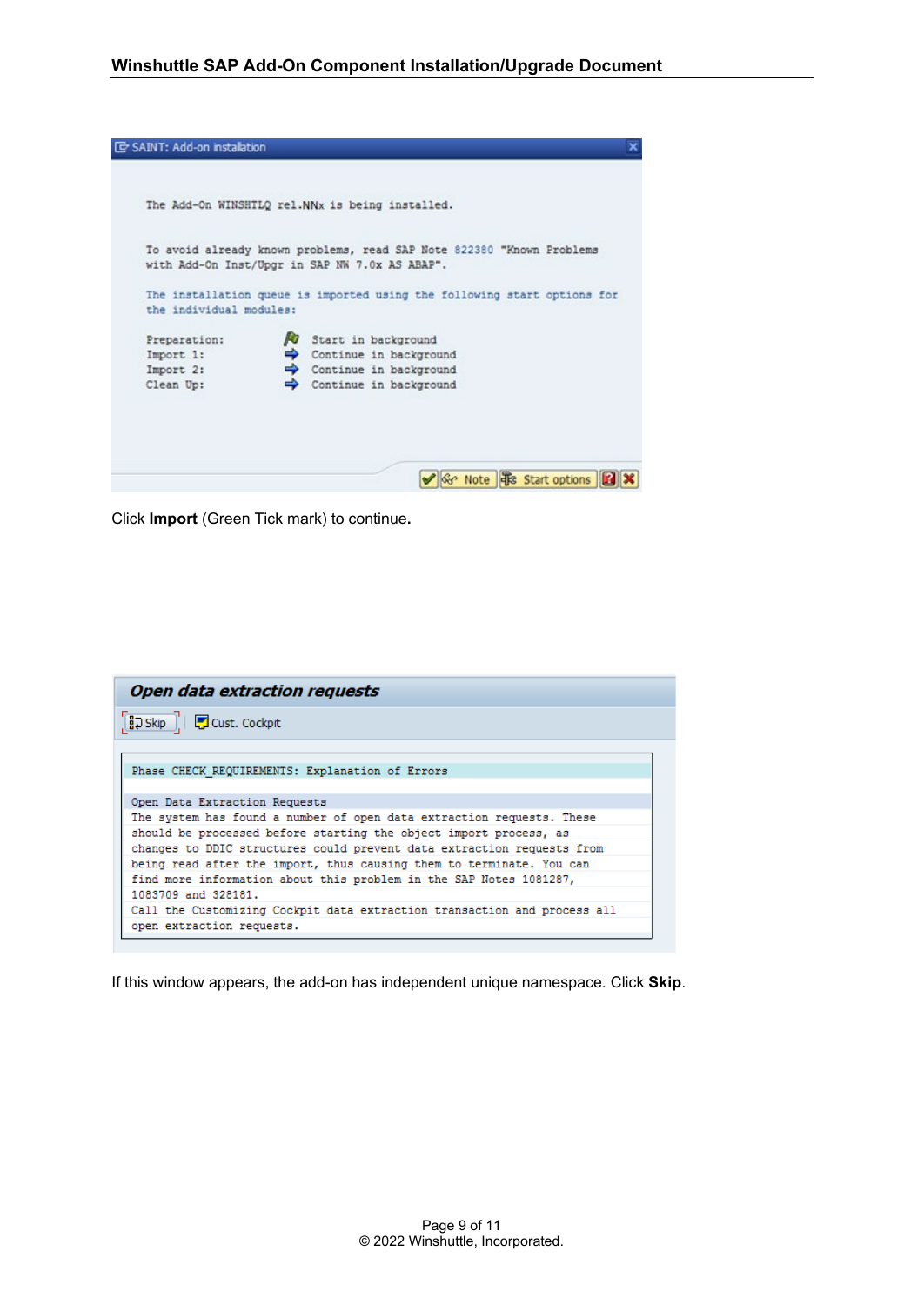

#### Click **Yes** to continue import.

| Status/Remarks                             |                                                                             |                        |
|--------------------------------------------|-----------------------------------------------------------------------------|------------------------|
| You can only use the display mode          |                                                                             |                        |
|                                            | Reason: Background import job is scheduled to start on 08.02.2018, 17:00:58 |                        |
|                                            | The Add-on installation is currently in phase CHECK_REQUIREMENTS            |                        |
| - Choose [LOGS] to display the import logs |                                                                             |                        |
|                                            |                                                                             |                        |
|                                            |                                                                             |                        |
| <b>Back</b>                                | Continue<br>Logs                                                            | Screen 5 / 6<br>Cancel |



Click **Refresh** until the import finishes.